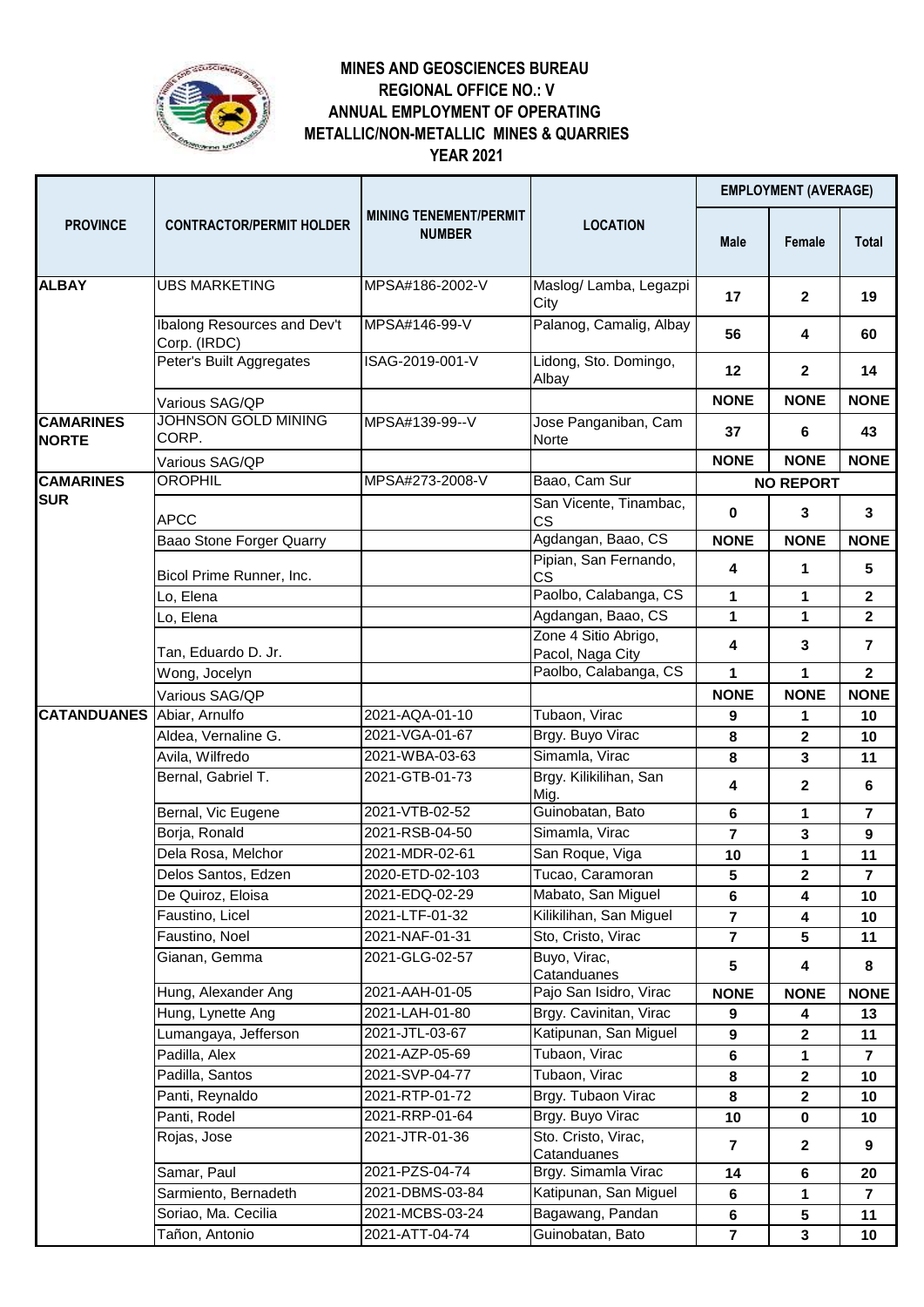| <b>PROVINCE</b> | <b>CONTRACTOR/PERMIT HOLDER</b>                        | <b>MINING TENEMENT/PERMIT</b><br><b>NUMBER</b>                                        | <b>LOCATION</b>                                               | <b>EMPLOYMENT (AVERAGE)</b> |                |                  |
|-----------------|--------------------------------------------------------|---------------------------------------------------------------------------------------|---------------------------------------------------------------|-----------------------------|----------------|------------------|
|                 |                                                        |                                                                                       |                                                               | <b>Male</b>                 | Female         | <b>Total</b>     |
|                 | Taule, Gil Jr.                                         | 2021-GAT-01-72                                                                        | Brgy. Kilikilihan, San<br>Mig.                                | $\mathbf{2}$                | 3              | 5                |
|                 | Tayas, Diana Leslie                                    | 2021-DBT-9-83                                                                         | Brgy. Pacogon, San Mig.                                       | 5                           | 5              | 10               |
|                 | Teope, Erwin                                           | 2021-ETT-02-51                                                                        | Valencia, Virac                                               | 6                           | 3              | 9                |
|                 | Teserero, Yeny                                         | 2021-YTT-01-07                                                                        | Mabato, San Miguel                                            | 3                           | 1              | 4                |
|                 | Tria, Antonio                                          | 2021-ATT-01-65                                                                        | Brgy. Buyo Virac                                              | 8                           | $\mathbf{2}$   | 10               |
|                 | Tria, Nieva M.                                         | 2021-NMT-02-73                                                                        | Brgy. Buyo Virac                                              | 6                           | 3              | 9                |
|                 | Valderrama, Edgar                                      | 2021-EUV-01-02                                                                        | Burgos, Viga                                                  | 4                           | $\mathbf 0$    | 4                |
|                 | Valderama, Wedgar                                      | 2021-EW-02-30                                                                         | Burgos, Viga                                                  | $\overline{\mathbf{2}}$     | $\overline{7}$ | 9                |
|                 | Vargas, Silverio                                       | 2021-SMV-01-08                                                                        | Buyo, Virac                                                   | 3                           | $\mathbf{0}$   | 3                |
|                 | Vargas, Melchor T.                                     | 2021-MTV-02-79                                                                        | Brgy. Buyo Virac                                              | 5                           | 3              | 8                |
|                 | Vargas, Robert                                         | 2021-RBV-06-81                                                                        | Buyo, Virac,<br>Catanduanes                                   | 6                           | 3              | $\boldsymbol{9}$ |
|                 | Villanueva, Noel                                       | 2021-NDV-01-39                                                                        | Brgy. Sto. Domingo &<br>Calabnigan Virac                      | 9                           | $\mathbf 0$    | 9                |
|                 | Zafe, Maggie                                           | 2021-MBZ-04-78                                                                        | Tubaon, Virac                                                 | 6                           | 4              | 10               |
|                 | Zafe, Mary Jane                                        | 2021-MJZ-04-82                                                                        | Tubaon, Virac                                                 | $\overline{\mathbf{2}}$     | 3              | 6                |
| <b>MASBATE</b>  | <b>FILMINERA RESOURCES</b><br>CORP.                    | MPSA#095-97-V; MPSA-<br>329-2010-V; MPSA#255-<br>2007-V; MPSA-256-2007-<br>V; MRD=406 | Aroroy, Masbate                                               | 1,130                       | 156            | 1,285            |
|                 | PHIL. GOLD PROCESSING<br>AND REFINING CORP.            | MPP#10-2007-V                                                                         | Aroroy, Masbate                                               | 732                         | 88             | 820              |
|                 | <b>Various SAG Permit Holders</b>                      |                                                                                       |                                                               |                             |                |                  |
| <b>SORSOGON</b> | Acosta, Edgar                                          | SP-4702-0721-015                                                                      | Brgy. Sta. Cruz,<br>Casiguran, Sorsogon                       | 3                           | 0              | 3                |
|                 | Baldo, Sheryl M.                                       | CSAG-4707-0921-021                                                                    | Barangay Patag, Irosin,<br>Sorsogon                           | 22                          | 11             | 33               |
|                 | Basco, Ruben                                           | QPEPM-4708-0120-003                                                                   | San Ramon, Bulan,<br>Sorsogon                                 | <b>NONE</b>                 | <b>NONE</b>    | <b>NONE</b>      |
|                 | Bikol Aggregates & Const.<br>Supply Co. c/o Gilbert N. | QPEM-4706-0521-009                                                                    | Barangay Palale, Bulan,<br>Sorsogon                           | 4                           | 1              | 5                |
|                 | BSGHA c/o Valenzuela, Julian<br>Jr.                    | CSAG-4703-1119-004                                                                    | Cogon, Juban, Sorsogon                                        | 32                          | 6              | 38               |
|                 | De Monteverde, Elenita                                 | SP-4707-0221-002                                                                      | Patag, Irosin, Sorsogon                                       | 48                          | 22             | 70               |
|                 | Detablan, Sheryl                                       | SPSAG-4711-0821-019                                                                   | Brgy. San Antonio, Prieto<br>Diaz, Sorsogon                   | $\mathbf{2}$                | $\mathbf 0$    | $\mathbf{2}$     |
|                 | Equipado, Narciso                                      | QSAG-4707-1220-024                                                                    | Mapaso, Irosin,<br>Sorsogon                                   | 25                          | 10             | 34               |
|                 | Escalante, Ronnel R.                                   | CSAG-4701-0921-017                                                                    | Barangay Rawis and<br>Poblacion, Bacon<br>District, Sor. City | 8                           | 1              | 9                |
|                 | Escarcha, Tomas H.                                     | QPEM-4700-0321-005                                                                    | Barangay Abuyog, East<br>District, Sorsogon City              | 5                           | 1              | 6                |
|                 | Espadilla, Cezar                                       | SP-4707-0221-001                                                                      | Mapaso, Irosin,<br>Sorsogon                                   | 23                          | 4              | 27               |
|                 | Evasco, Ernesto G.                                     | QSAG-4707-1220-023                                                                    | Monbon River, Barangay<br>Cogon, Irosin, Sorsogon             | 4                           | 1              | 5                |
|                 | Frivaldo, Bernard E.                                   | QPEM-4710-1220-02                                                                     | Barangay Naagtan,<br>Gubat, Sorsogon                          | 5                           | 1              | 6                |
|                 | Frivaldo, Maria N.                                     | QPEM-4710-1220-027                                                                    | Carriedo, Gubat,<br>Sorsogon                                  | 4                           | 11             | 15               |
|                 | Frivaldo, Maria N.                                     | QPEM-4700-0620-014                                                                    | Barangay Abuyog, East<br>District, Sorsogon City              | 3                           | 1              | 4                |